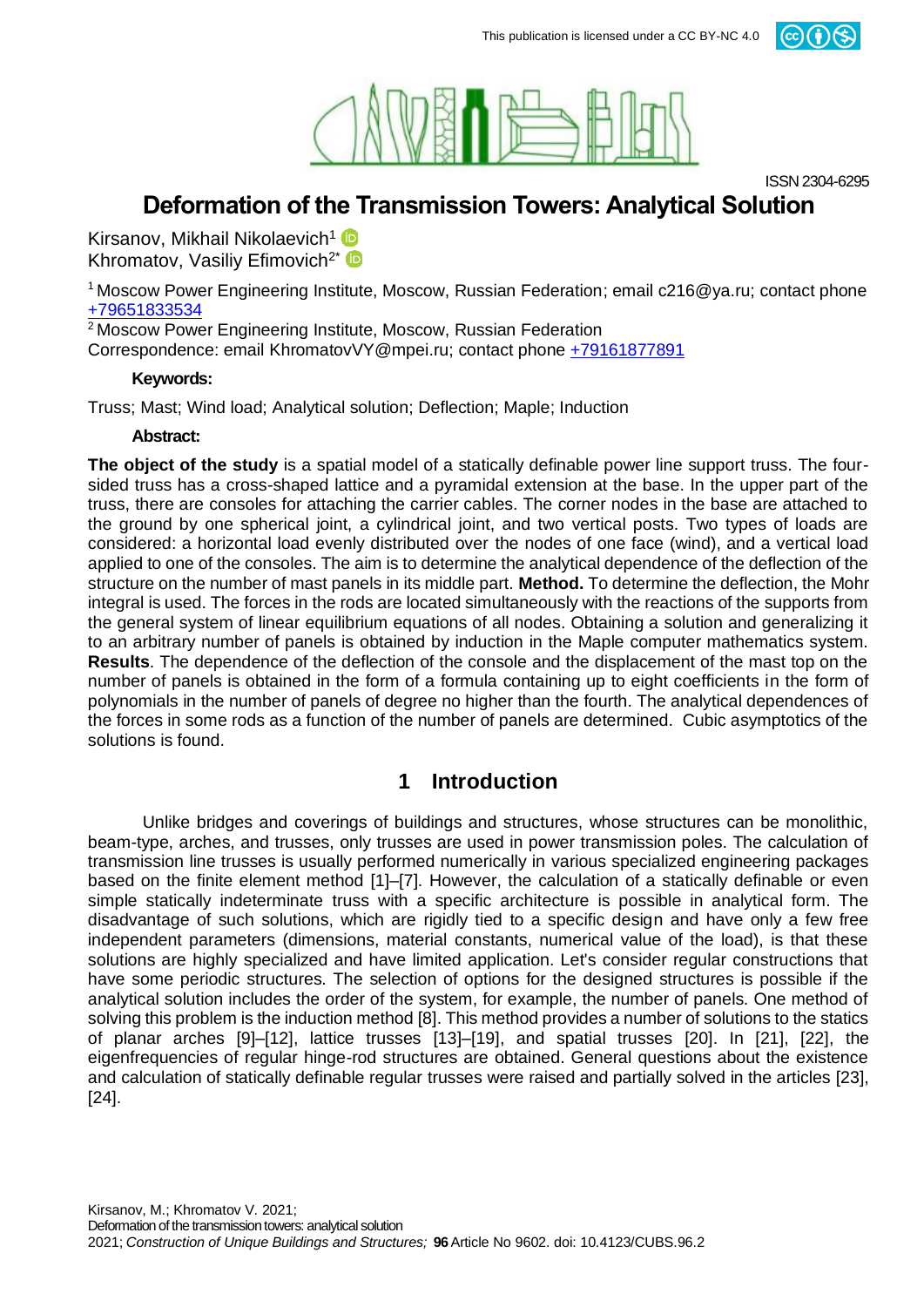# $(cc)(\cdot)$

## **2 Materials and Methods**

The structure of the tower has a cross-shaped grid and consists of two parts (Fig. 1, 2). In the lower pyramidal part with a height of *kh*, the slope of the faces is determined by the ratio of the horizontal dimensions a, c, and the vertical size h (Fig. 3). The upper part with parallel vertical edges consists of

*n*–1 identical belts and a vertex belt with a height of  $h_1$ , on which two identical consoles with a length *r* of six rods each are fixed (Fig. 4). In total, the truss contains  $m = 12(n+k) + 27$  rods, including seven support ones. The corner joints at the base are attached to the ground by a spherical joint *A*, a cylindrical joint *B*, and two vertical posts *C* and *D*. Two loading options are considered. The first option (Fig. 1) is the vertical load on the console. The task is to determine in an analytical form the deflection of the console and the horizontal displacement of the vertex. The second task is to determine the horizontal displacement of the vertex under the action of a lateral horizontal load evenly distributed over the nodes, simulating a wind load.



**Fig. 1. Vertical load on the console, truss,**  *n=4, k=3* **Fig. 2. Wind load, truss** *n=3, k=3*

The forces calculation is performed in a program written in the symbolic mathematics language Maple [25], [26]. The program enters the coordinates of the nodes and the order of connection of the rods in the hinges. The graph encoding method used in discrete mathematics is used. Each rod is assigned an ordered list of the numbers of its ends. Using this data, the guiding cosines of the forces connected at the nodes are calculated. The matrix G of the system of equilibrium equations of nodes consists of these values. The loads on the nodes are added to the right side of the matrix equation  $\text{GS} = \text{T}$ . Here S is the vector of the values of all the forces in the rods, including the reactions of the supports.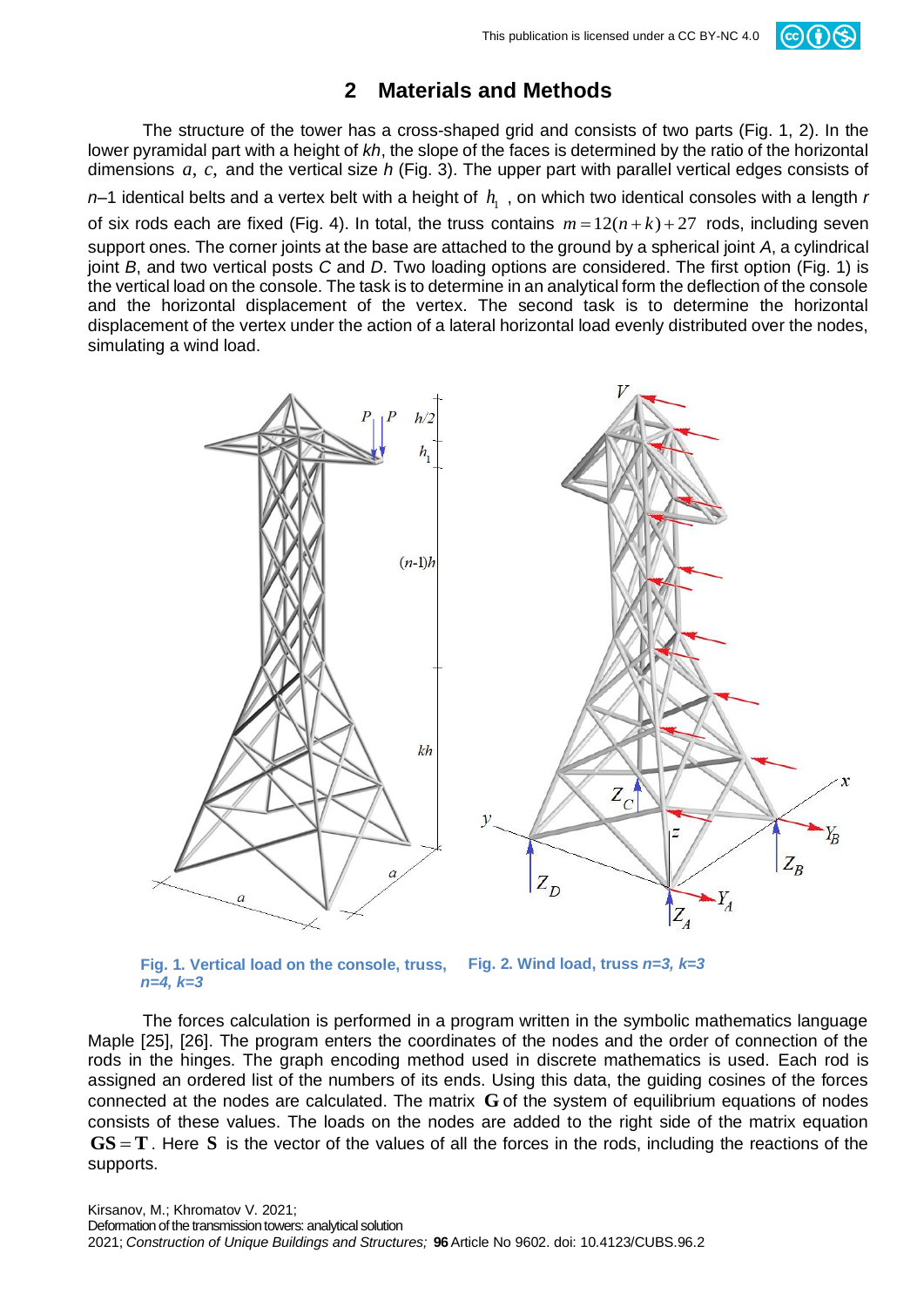



Each node is assigned three rows of the matrix. The system of equations is solved in symbolic form. The movements of the truss nodes are calculated using the Maxwell-Mohr formula

$$
\Delta = \sum_{\alpha=1}^{m-7} S_{\alpha}^P S_{\alpha}^1 l_{\alpha} / (EF).
$$
 (1)

Here it is indicated  $S^1_\alpha$  — the forces in the element numbered from the action of the unit force applied to the node in the direction of the desired displacement,  $S^P_\alpha$  the force from the action of the load,  $EF$ —the longitudinal stiffness of the rods,  $l_a$ — the lengths of the rods. In the considered statement, the stiffness of the rods is assumed to be the same. Summation is performed for all deformable truss rods. This sum does not include the seven reference elements that are assumed to be non-deformable.

### **3 Results and Discussion**

### **3.1 Calculation of deflections and displacements**

#### **3.1.1 Console deflection**

As a load, consider two vertical forces *P* applied to the console. In this case, the nonzero elements of the load vector in the right part of the system of equilibrium equations of the nodes have the form  $T_{3i} = -P$ ,  $i = 4(n+k) + 8$ ,  $4(n+k) + 9$ .

$$
T_{3i} = -P, \ i = 4(n+k) + 8, \ 4(n+k) + 9. \tag{2}
$$

The calculation of trusses with a different number of panels *n* in the upper part of the mast at *k*=3 that the form of the solution for the deflection calculated by the formula (1) has the same form:<br>  $\Delta = P(C_1a^3 + C_2r^3$ shows that the form of the solution for the deflection calculated by the formula (1) has the same form:<br> $\Delta = P(C_a a^3 + C_a r^3 + C_a f^3 + C_a g^3 + C_c h^3 + C_c g^3 + C_a q^3) / (E F h^2)$ . (3)

$$
\Delta = P(C_1a^3 + C_2r^3 + C_3f^3 + C_4g^3 + C_5h^3 + C_6p^3 + C_7q^3)/(EFR^2),
$$

The following symbols are introduced

re introduced  
\n
$$
r = \sqrt{50a^2 + 64h^2}
$$
,  $f = \sqrt{10a^2 + 64h^2}$ ,  
\n $g = \sqrt{a^2 + 16h^2}$ ,  $p = \sqrt{2a^2 + 64h^2}$ ,  
\n $q = \sqrt{26a^2 + 64h^2}$ .

The coefficients  $C_1$ ,...,  $C_7$  in (3) depend only on *n*. These dependencies are determined by the on method. We have the following sequence of solutions<br>=  $P(45504a^3 + 900f^3 + 70272g^3 + 3833856h^3 + 6304p^3 + 100q^3 + 25$ The coefficients  $C_1$ ,...,  $C_7$  in (3) depend only on *n*. These dependencies are determined become method. We have the following sequence of solutions<br>  $\Delta_1 = P(45504a^3 + 900f^3 + 70272g^3 + 3833856h^3 + 6304p^3 + 100q^3 + 2$ 

The coefficients 
$$
C_1, ..., C_7
$$
 in (3) depend only on *n*. These dependencies are determined by the  
induction method. We have the following sequence of solutions  

$$
\Delta_1 = P(45504a^3 + 900f^3 + 70272g^3 + 3833856h^3 + 6304p^3 + 100q^3 + 25r^3) / (147456Hh^2EF)
$$

$$
\Delta_2 = P(22464a^3 + 900f^3 + 96768g^3 + 9732096h^3 + 6304p^3 + 100q^3 + 25r^3) / (147456Hh^2EF),
$$

$$
\Delta_3 = P(45504a^3 + 900f^3 + 169344g^3 + 16809984h^3 + 6304p^3 + 100q^3 + 25r^3) / (147456Hh^2EF),
$$

$$
\Delta_4 = P(22464a^3 + 900f^3 + 195840g^3 + 22708224h^3 + 6304p^3 + 100q^3 + 25r^3) / (147456Hh^2EF),
$$

Kirsanov, M.; Khromatov V. 2021;

Deformation of the transmission towers: analytical solution

2021; *Construction of Unique Buildings and Structures;* **96**Article No 9602. doi: 10.4123/CUBS.96.2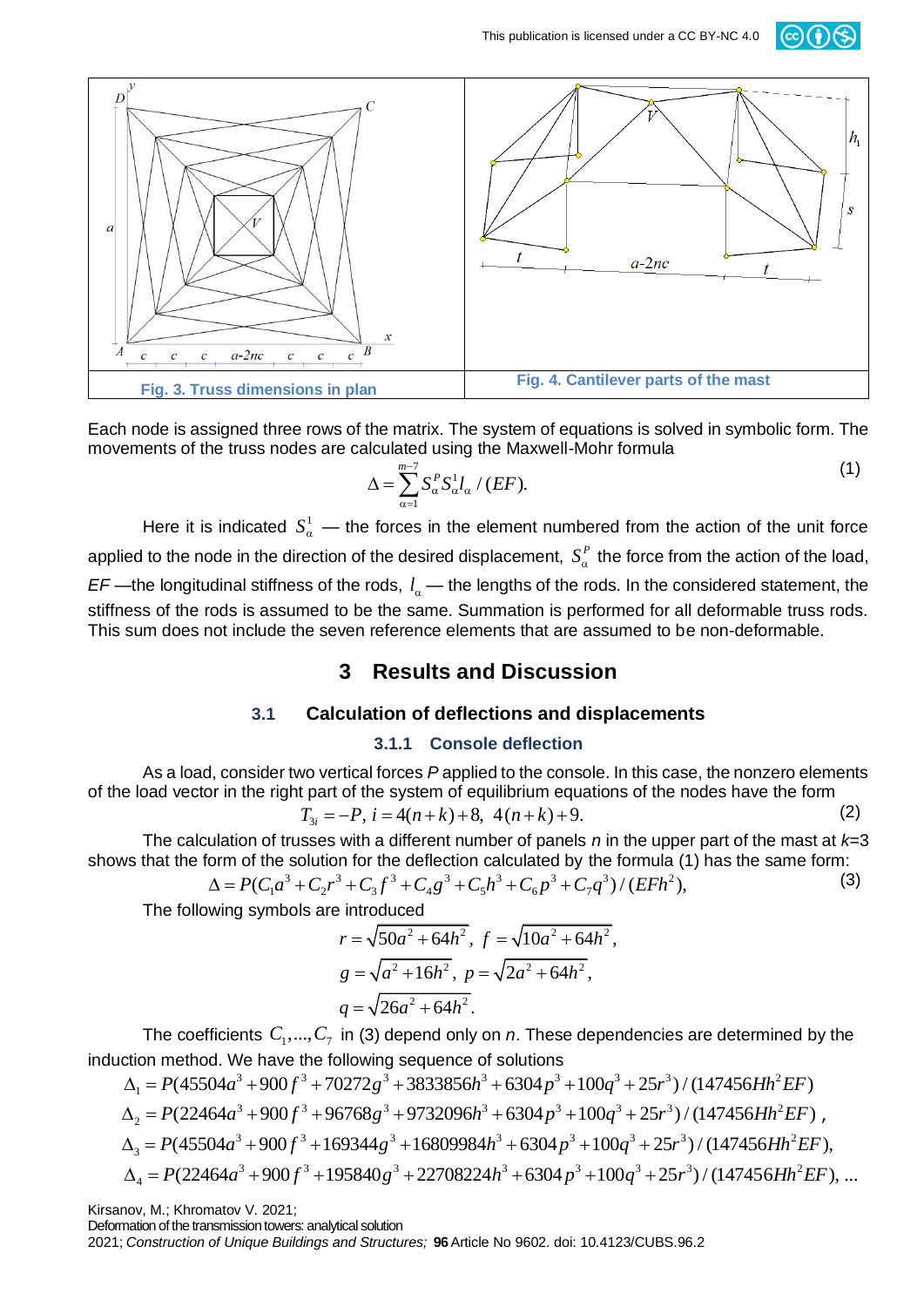

To identify the regularity of the formation of coefficients, it was necessary to solve the problem for only four trusses. The following coefficients are obtained using the methods of the Maple system:<br> $C_1 = (59 - 20(-1)^n) / 256$ ,

$$
C_1 = (59 - 20(-1)^n) / 256,
$$
  
\n
$$
C_2 = 25 / 147456, C_3 = 25 / 4096,
$$
  
\n
$$
C_4 = (43n + 8 - 10(-1)^n) / 128,
$$
  
\n
$$
C_5 = 2(22n - 10 - (-1)^n),
$$
  
\n
$$
C_6 = 197 / 4608, C_7 = 25 / 36864.
$$

The obtained solution differs from the results for planar regular trusses [13], [19], [27], [28] by the presence of constant coefficients  $C_2, C_3, C_6, C_7$ . This is because the construction under consideration does not fully satisfy the regularity condition. A pyramidal base with a height of *kh* with an increase in *k* gives additional terms in the solution. That is why the problem is solved at a constant k, for example, the selected three.

Figure 5 shows the curves of the obtained dependence for the dimensionless relative deflection  $\Delta' = E F \Delta / (PH)$  at  $h_1 = h$ ,  $h = H / (n+3.5)$ .



**Fig. 5. Dependence of the cantilever deflection on the number of panels,**  $H = 25$ m,  $t = a/4$ ,  $s = a - 2nc$ ,  $I - a = 12$ m,  $II - a = 8$ m,  $III - a = 5$ m

The analytical form of the solution by Maple methods allows us to reveal the cubic nature of the The analytical form of the solution by maple methods allows us to revear the cubic nature of the growth of the deflection is explained by growth of the deflection is explained by *n* →

the presence of terms with a factor of  $(-1)^n$  in the solution.

#### **3.1.2 Horizontal displacement of the vertex from the action of the vertical load on the console**

Under the action of vertical forces at the end of the console, similar to the off-center compression of the rod in the truss, there is a general curvature of the structure, which can be traced by the horizontal displacement of the top. The solution to the problem of vertex displacement is also obtained by the formula (1) differs from (2) only by the denominator and has the form<br>  $\Delta = P(C_1a^3 + C_2r^3 + C_3f^3 + C_4g^3 + C_5h^3 + C_6p^3 + C_7$ formula (1) differs from (2) only by the denominator and has the form<br>  $\Delta = P(C_a a^3 + C_a r^3 + C_a f^3 + C_c g^3 + C_c h^3 + C_c g^3 + C_c g^3)$ 

$$
\Delta = P(C_1 a^3 + C_2 r^3 + C_3 f^3 + C_4 g^3 + C_5 h^3 + C_6 p^3 + C_7 q^3) / (EFah).
$$
\n(4)

The coefficients in this expression are obtained by induction and have the form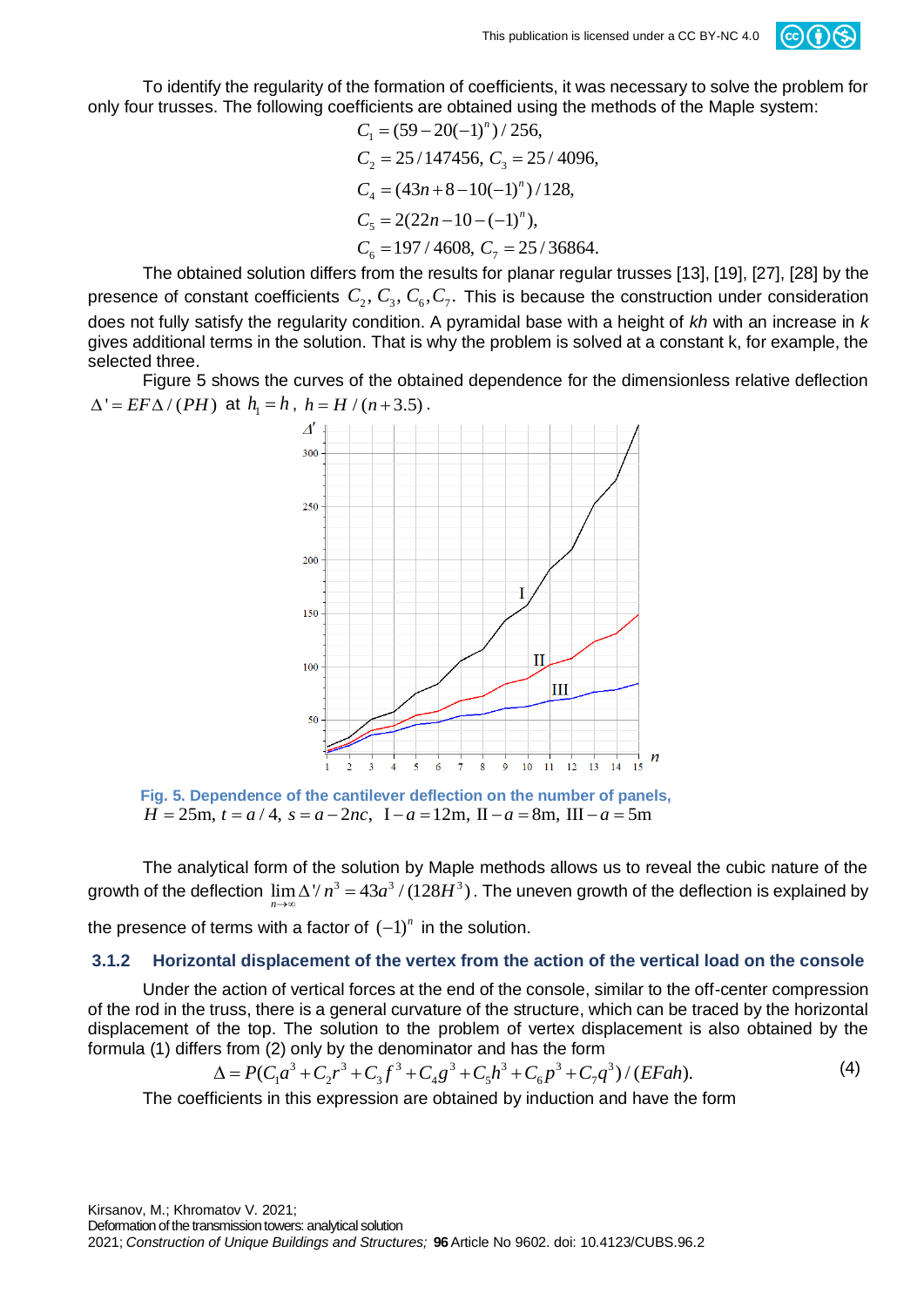$$
C_1 = (6n + 22 - 11(-1)^n) / 64,
$$
  
\n
$$
C_2 = (6n + 25) / 73728,
$$
  
\n
$$
C_3 = (6n + 25) / 2048,
$$
  
\n
$$
C_4 = (3n^2 - 2(-1)^n + 11n + 1/2) / 16,
$$
  
\n
$$
C_5 = 18n^2 + 2((-1)^n + 29)n + 3(-1)^n - 23,
$$
  
\n
$$
C_7 = (41 + 33n/2) / 576, C_7 = (6n + 25) / 18432.
$$

The figure 6 shows the change in the relative offset from the number of panels for different sizes of the base *a* . The geometric data of the mast in this calculation is taken the same as in the previous solution. The intersections of the curves are characteristic, illustrating the noticeable non-linearity of the problem. As in the previous problem, the growth of the value is cubic. This shows the following limit:  $\lim_{n \to \infty} \Delta^n / n^3 = 3a^2 / (16H^2)$ . *n* →∞



Fig. 6. Dependence of the horizontal deviation of the mast top on the number of panels under the action of a vertical load on the console (Fig. 1),  $I - a = 12m$ ,  $II - a = 8m$ ,  $III - a = 5m$ 

#### **3.1.3 Horizontal displacement of the vertex from the action of the wind load**

The actual operational characteristic of the mast is its resistance to the horizontal lateral load caused by the wind. You can estimate the rigidity of the truss by the displacement of its top in the direction of the wind. The simplest, but not the most accurate model of wind load is the uniform distribution of forces along the vertices of the structure along one windward face of the mast (Fig. 2). The displacement of the vertex under the action of the load is calculated using the Maxwell-Mohr formula (1). The desired formula here has eight constants:<br>  $\Delta = P(C_1a^3 + C_2r^3 + C_3f^3 + C_4g^3 + C_5h^3 + C_6g^3 + C_7g^3 + C_8e^3)/(EFa^2)$ , (6) formula here has eight constants: If the vertices of the structure along one windward face of the mast (Fig.  $\kappa$  under the action of the load is calculated using the Maxwell-Mohr form and the has eight constants:<br>  $\Delta = P(C_1a^3 + C_2r^3 + C_3f^3 + C_4g^3 + C_5h^3$ 

$$
\Delta = P(C_1 a^3 + C_2 r^3 + C_3 f^3 + C_4 g^3 + C_5 h^3 + C_6 p^3 + C_7 q^3 + C_8 e^3) / (E F a^2),
$$
\n(6)

where  $e = \sqrt{2a^2 + 16h^2}$ . The coefficients are obtained by induction based on the results of the calculation of 16 trusses with a consistently increasing number of panels *n*. The obtained solutions were used to determine the sequences of coefficients and the recurrent equations that they satisfied. To find solutions to recurrent equations, the *rsolve* operator of the Maple system was used. The most complex recurrent equation was obtained when deriving the formula for the coefficient  $C_{\text{s}}$ :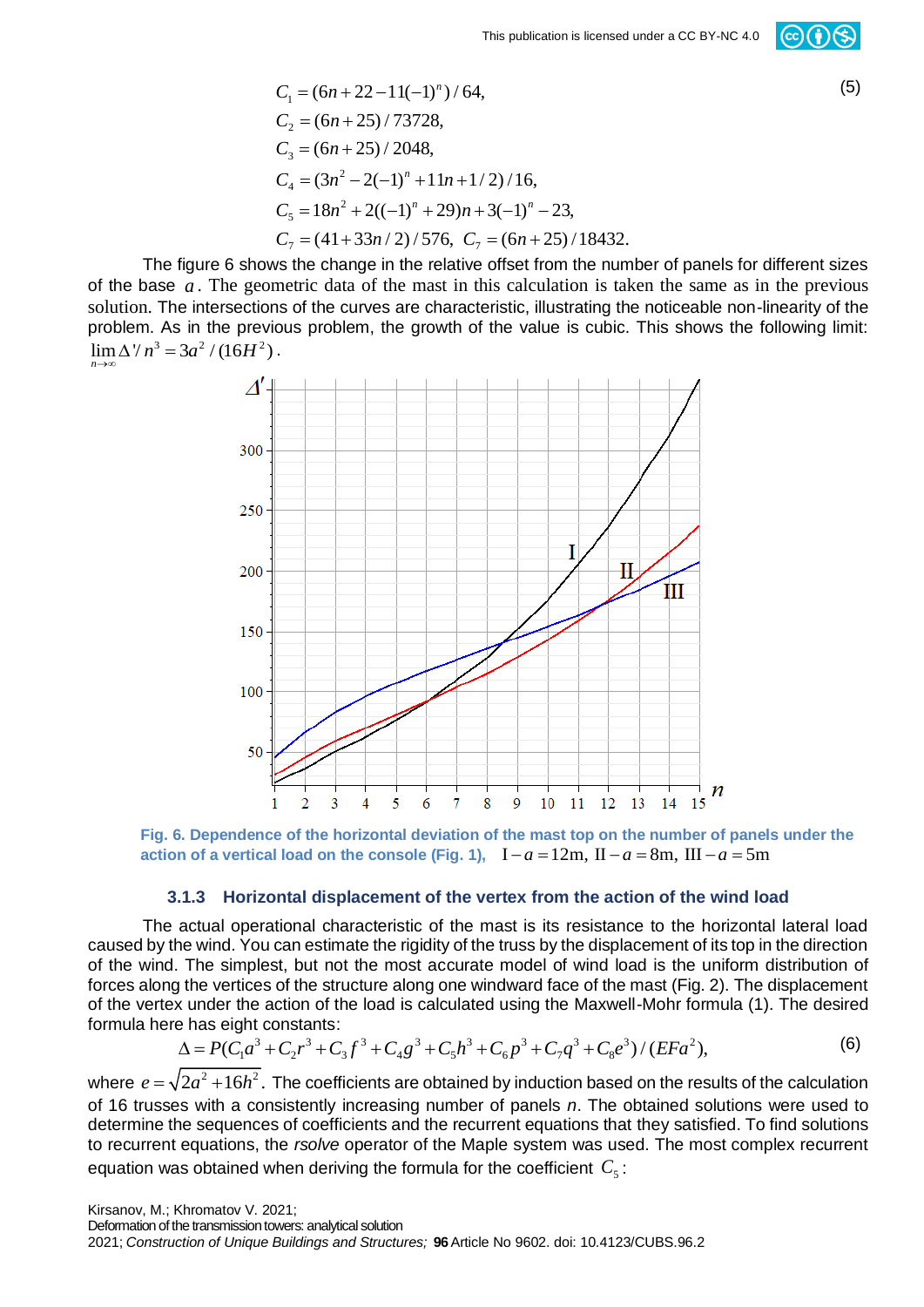

This publication is licensed under a CC BY-NC 4.0 \nC<sub>5,n</sub> = 2C<sub>5,n-1</sub> + 2C<sub>5,n-2</sub> - 6C<sub>5,n-3</sub> + 6C<sub>5,n-5</sub> - 2C<sub>5,n-6</sub> - 2C<sub>5,n-7</sub> + C<sub>5,n-8</sub>.  
\nAs a result, the desired dependencies of the coefficients on the number *n* of panels are obtained: \n
$$
C_1 = (4n^3 + 2(14 - (-1)^n)n^2 + 4(26 - 3(-1)^n)n - 16(-1)^n + 189)/32,
$$
\n
$$
C_2 = (2n^3 + 11n^2 + 63n + 345/2)/18432, C_3 = (4n^3 + 22n^2 + 146n + 351)/1024,
$$
\n
$$
C_4 = (4n^4 + 28n^3 + 105n^2 + 190n + 2 - 2(-1)^n)/16,
$$
\n
$$
C_5 = 4(15n^4 + 82n^3 + (3(-1)^n + 264)n^2 + (18(-1)^n + 476)n + 24(-1)^n - 4)/3,
$$
\n
$$
C_6 = (44n^3 + 260n^2 + 646n + 743)/1152,
$$
\n
$$
C_7 = (69n + 2n^3 + 11n^2 + 387/2)/4608, C_8 = 1/32.
$$

Figure 7 at  $k = 3$ ,  $h_1 = h$ ,  $h = H / (n + k + 0.5)$  shows the curves of the found dependence in terms of the dimensionless relative deflection

$$
\Delta' = EF\Delta/(P_s H),
$$

where  $P_s = P(2n + 7)$  is the total horizontal wind load on the structure.



 $I - a = 12m$ ,  $II - a = 8m$ ,  $III - a = 6m$ 

The asymptotics of the obtained dependence turns out to be cubic:  $\lim \Delta^{\gamma}/n^3 = a/(8H)$ . The *n*  $\rightarrow \infty$ nonlinearity of the solution (6) is also shown by the intersection of the curves obtained for different sizes of the base *a*. Here, at *n*=14, the horizontal deviation of the mast top is the same at *a*= 12 m and *a*= 8 m.

#### **3.2 Calculation of forces**

To calculate the strength and stability of the structure, you need information about the distribution of forces in the rods. In Figures 7 and 8, the Maple graphical tools show the distribution of the mast rods in the case of vertical load on the console and wind load. Stretched rods are indicated in red, compressed rods are indicated in blue, and unstrained rods are indicated in black. The thickness of the lines is approximately proportional to the modules of the corresponding forces. The numbers show the values of

Kirsanov, M.; Khromatov V. 2021;

Deformation of the transmission towers: analytical solution

2021; *Construction of Unique Buildings and Structures;* **96**Article No 9602. doi: 10.4123/CUBS.96.2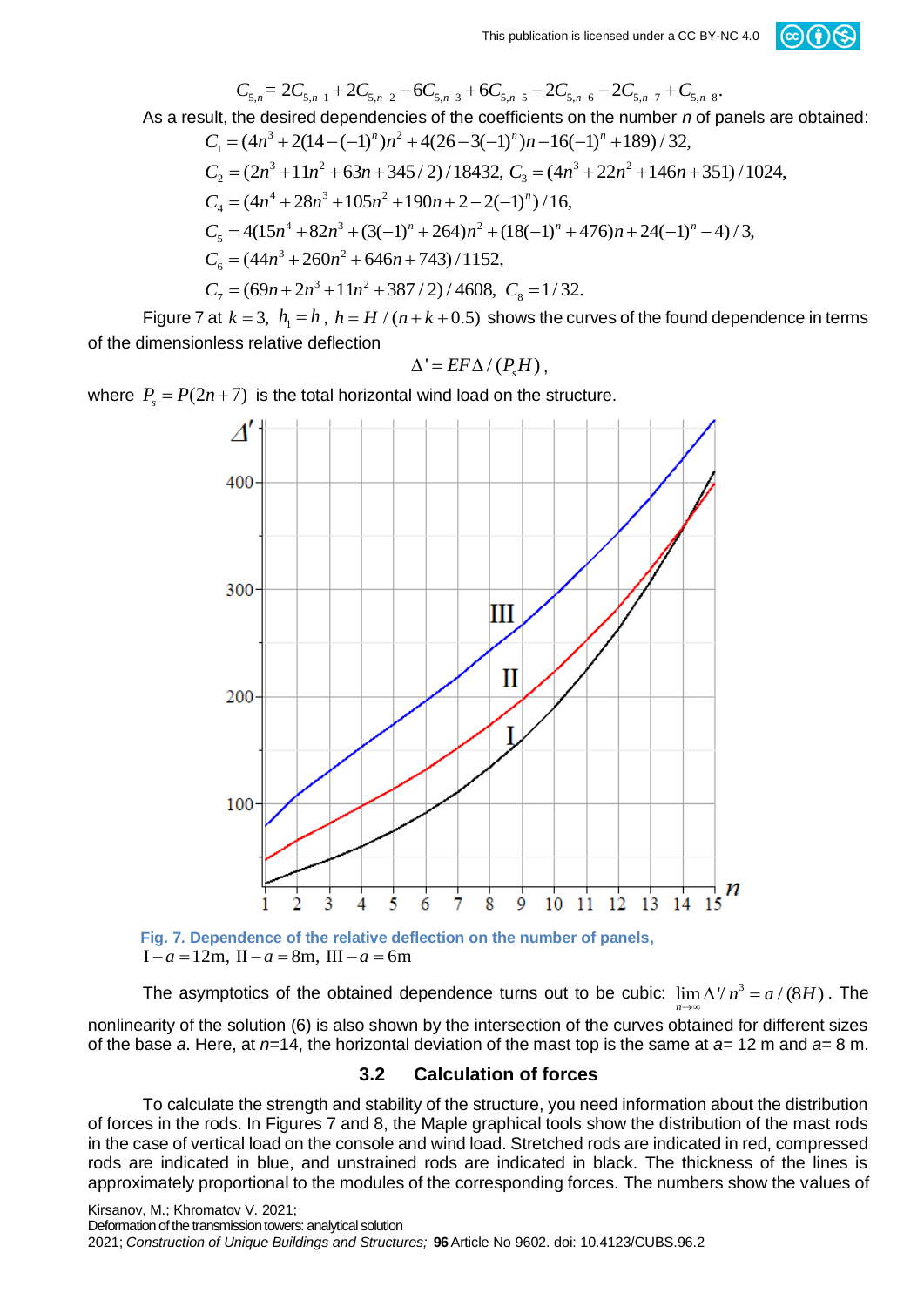

the forces in the rods, related to the value of *P*. The most loaded rods of the mast are not at the bottom of the base, but at the top of it. The alternating height of the compressed and stretched rods in the belts is also characteristic.

For the forces in the vertical rods of the ribs of the upper belt of the structure from the action of the wind load (Fig. 8), the formulas are obtained by induction. Windward force in the rack I:<br>  $S_1 = -P((2n^2 + 18n + 16)hh_1(-1)^n + 3h^2 + h_1(27h + 4h_1)(-1)^n)/(ah)$ . I es in the vertical rods of the ribs of the upper belt of the structure 8), the formulas are obtained by induction. Windward force in the  $S_1 = -P((2n^2 + 18n + 16)hh_1(-1)^n + 3h^2 + h_1(27h + 4h_1)(-1)^n)/(ah)$ .

$$
S_1 = -P((2n^2 + 18n + 16)hh_1(-1)^n + 3h^2 + h_1(27h + 4h_1)(-1)^n)/(ah).
$$

The force sign depends on the parity of n and the ratio of *h* and  $h_1$ . When *n*=3, the upwind struts npressed. Downwind force in rack II:<br> $S_{II} = P((2hn^2 + 2hn - 19h + 4h_1)h_1(-1)^n + h(3h + 2h_1))/(ah)$ . are compressed. Downwind force in rack II:

$$
S_{\rm II} = P((2hn^2 + 2hn - 19h + 4h_1)h_1(-1)^n + h(3h + 2h_1))/(ah).
$$

When  $h = h_1$  these expressions are simplified (Fig.2)<br> $S_1 = -Ph((2n^2 + 18n + 47)(-1)^n + 3) / a,$ 

$$
S_{I} = -Ph((2n^{2} + 18n + 47)(-1)^{n} + 3) / a,
$$
  
\n
$$
S_{II} = Ph(2n^{2} + 2n - 15)(-1)^{n} + 5) / a.
$$





**Fig. 7. Distribution of forces on the mast rods from the action of the vertical load on the console,**  from the action of the vertical load on the<br>
console,<br>  $a = 6$  m,  $c = a/8$ ,  $h = 3$  m,  $h_1 = 0.9$  m,  $k = n = 3$ 

**Fig. 8. Distribution of forces on the tower rods from the action of the wind load,**   $a = 6$  m,  $c = a/8$ ,  $h = 3$  m,

$$
h_1 = 0.9 \,\text{m}, k = n = 3.
$$

### **4 Conclusions**

The main results of the work are as follows.

1. A mathematical model of a statically definable spatial truss of a power transmission line support is proposed. The forces in some structural rods are determined in an analytical form. Patterns of force distribution in all truss rods are constructed.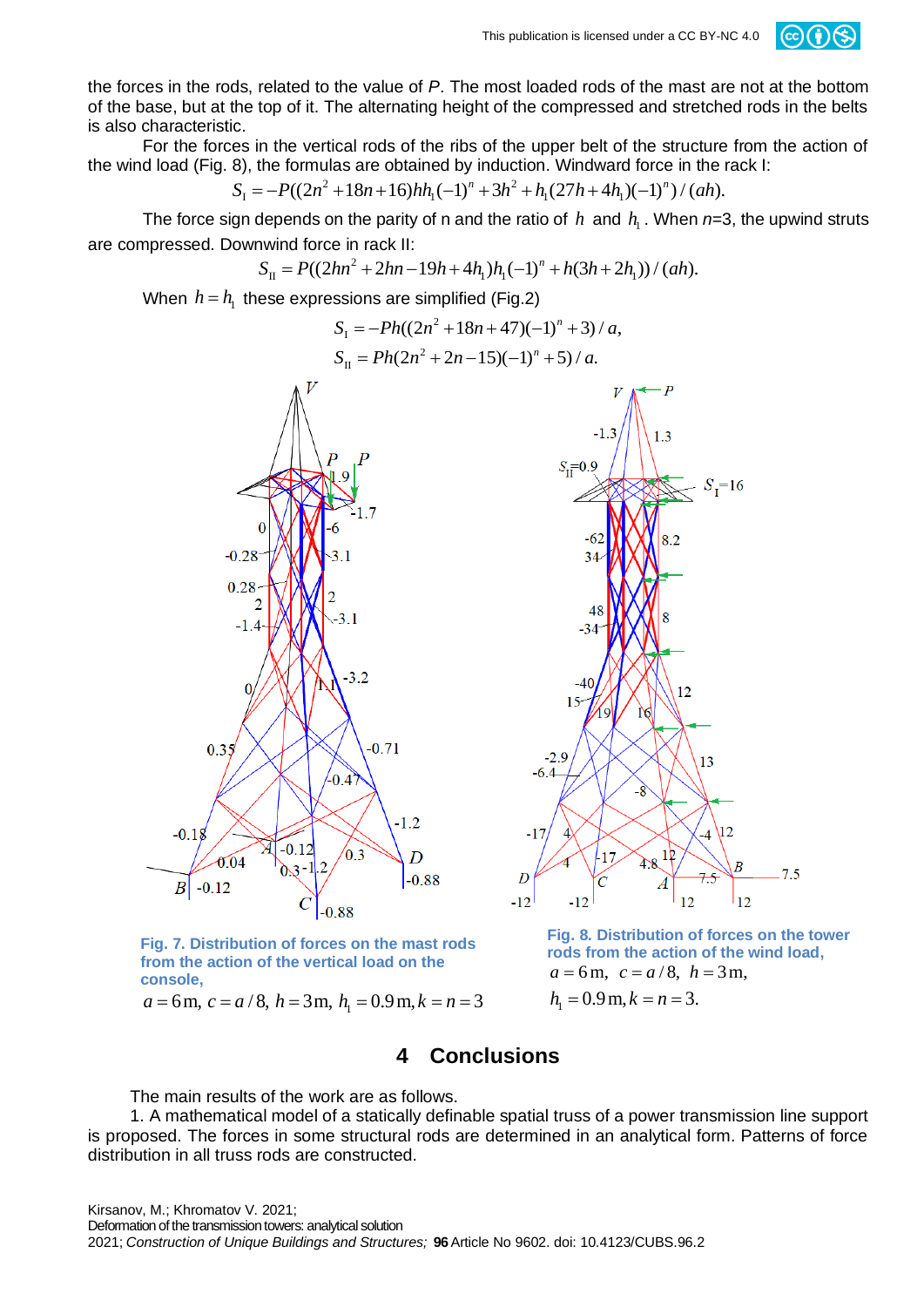

2.Calculated formulas for the deflection of the console under the action of vertical forces for an arbitrary number of panels and the dependence of the displacement of the mast top on the wind load are derived.

3. Cubic asymptotics of solutions are found.

## **5 Acknowledgements**

This research has been supported by the Interdisciplinary Scientific and Educational School of Moscow University «Fundamentaland Applied Space Research».

### **References**

- 1. Arndt, M., Machado, R.D., Scremin, A. An adaptive generalized finite element method applied to free vibration analysis of straight bars and trusses. Journal of Sound and Vibration. 2010. 329(6). Pp. 659–672. DOI:10.1016/j.jsv.2009.09.036.
- 2. Basu, B. Tower design and analysis. Wind Power Generation and Wind Turbine Design. 2010. 44. Pp. 527– 557. DOI:10.2495/978-1-84564-205-1/16.
- 3. Lu, C. Ou, Y., Ma, X., Mills, J.E. Structural Analysis of Lattice Steel Transmission Towers: A Review. Journal of Steel Structures & Construction. 2016. 2(1). Pp. 1–11. DOI:10.4172/2472-0437.1000114.
- 4. Roy, S., Kundu, C.K. State of the art review of wind induced vibration and its control on transmission towers. 29. Elsevier Ltd, 01-02-2021.
- 5. Itam, Z., Beddu, S., Mohd Kamal, N.L., Bamashmos, K.H. Finite Element Analysis of the Maximum Stress at the Joints of the Transmission Tower. IOP Conference Series: Earth and Environmental Science. 2016. 32(1). DOI:10.1088/1755-1315/32/1/012044.
- 6. Macareno, L.M., Agirrebeitia, J., Angulo, C., Avilés, R. FEM subsystem replacement techniques for strength problems in variable geometry trusses. Finite Elements in Analysis and Design. 2008. 44(6–7). Pp. 346– 357. DOI:10.1016/j.finel.2007.12.003.
- 7. Vatin, N., Havula, J., Martikainen, L., Sinelnikov, A.S., Orlova, A. V., Salamakhin, S. V. Thin-walled crosssections and their joints: Tests and FEM-modelling. Advanced Materials Research. 2014. 945–949. Pp. 1211–1215. DOI:10.4028/www.scientific.net/AMR.945-949.1211.
- 8. Kirsanov, M.N. Analytical assessment of the frequency of natural vibrations of a truss with an arbitrary number of panels. Structural Mechanics of Engineering Constructions and Buildings. 2020. 16(5). Pp. 351–<br>360. DOI:10.22363/1815-5235-2020-16-5-351-360. URL: http://journals.rudn.ru/structural-360. DOI:10.22363/1815-5235-2020-16-5-351-360. URL: mechanics/article/view/24967 (date of application: 11.03.2021).
- 9. Voropay, R.A., Domanov, E.V. Analytical solution of the problem of shifting a movable support of a truss of arch type in the Maple system. Postulat. 2019. 1. URL: http://vuz.exponenta.ru/1/vd.pdf (date of application: 27.02.2021).
- 10. Voropay, R.A., Domanov, E.V. The derivation of the general formula for the shift of the movable support of arch type truss using the method of induction on two parameters in the system Maple. Postulat. 2019. (2). URL: http://vuz.exponenta.ru/1/vd2.pdf (date of application: 9.05.2021).
- 11. Rakhmatulina, A.R., Smirnova, A.A. The dependence of the deflection of the arched truss loaded on the upper belt, on the number of panels. Science Almanace. 2017. 28(2–3). Pp. 268–271. DOI:10.17117/na.2017.02.03.268. URL: http://ucom.ru/doc/na.2017.02.03.268.pdf (date of application: 9.05.2021).
- 12. Kazmiruk I.Yu. On the arch truss deformation under the action of lateral load. Science Almanac. 2016. 17(3– 3). Pp. 75–78. DOI:10.17117/na.2016.03.03.075. URL: http://ucom.ru/doc/na.2016.03.03.075.pdf (date of application: 9.05.2021).
- 13. Arutyunyan, V.B. Calculation of the deflection of a statically indeterminate beam truss. Postulat. 2018. (6). URL: http://vuz.exponenta.ru/1/ar18.pdf.
- 14. Kirsanov, M.N., Suvorov, A.P. Studying Deformations of an Flat Truss Structure Statically Indeterminated Externally. Vestnik MGSU. 2017. (8). Pp. 869–875. DOI:10.22227/1997-0935.2017.8.869-875.
- 15. Kirsanov, M.N. Analytical calculation of the frame with an arbitrary number of panels. Magazine of Civil Engineering. 2018. 82(6). Pp. 127–135. DOI:10.18720/MCE.82.12.
- 16. Kirsanov, M.N. Formulas for computing of deflection and forces in the truss with arbitrary number of panels. International Journal for Computational Civil and Structural Engineering. 2018. 14(2). Pp. 90–95. DOI:10.22337/2587-9618-2018-14-2-90-95. URL: http://ijccse.iasv.ru/article/view/140 (date of application: 26.04.2021).
- 17. Belyankin, N.A., Boyko, A.Y. Formula for deflection of a girder with an arbitrary number of panels under the uniform load. Structural Mechanics and Structures. 2019. 1(20). Pp. 21–29. URL: https://www.elibrary.ru/download/elibrary\_37105069\_21945931.pdf.
- 18. Ilyushin, A. The formula for calculating the deflection of a compound externally statically indeterminate frame. Structural mechanics and structures. 2019. 3(22). Pp. 29–38. URL:

Kirsanov, M.; Khromatov V. 2021;

Deformation of the transmission towers: analytical solution

2021; *Construction of Unique Buildings and Structures;* **96**Article No 9602. doi: 10.4123/CUBS.96.2